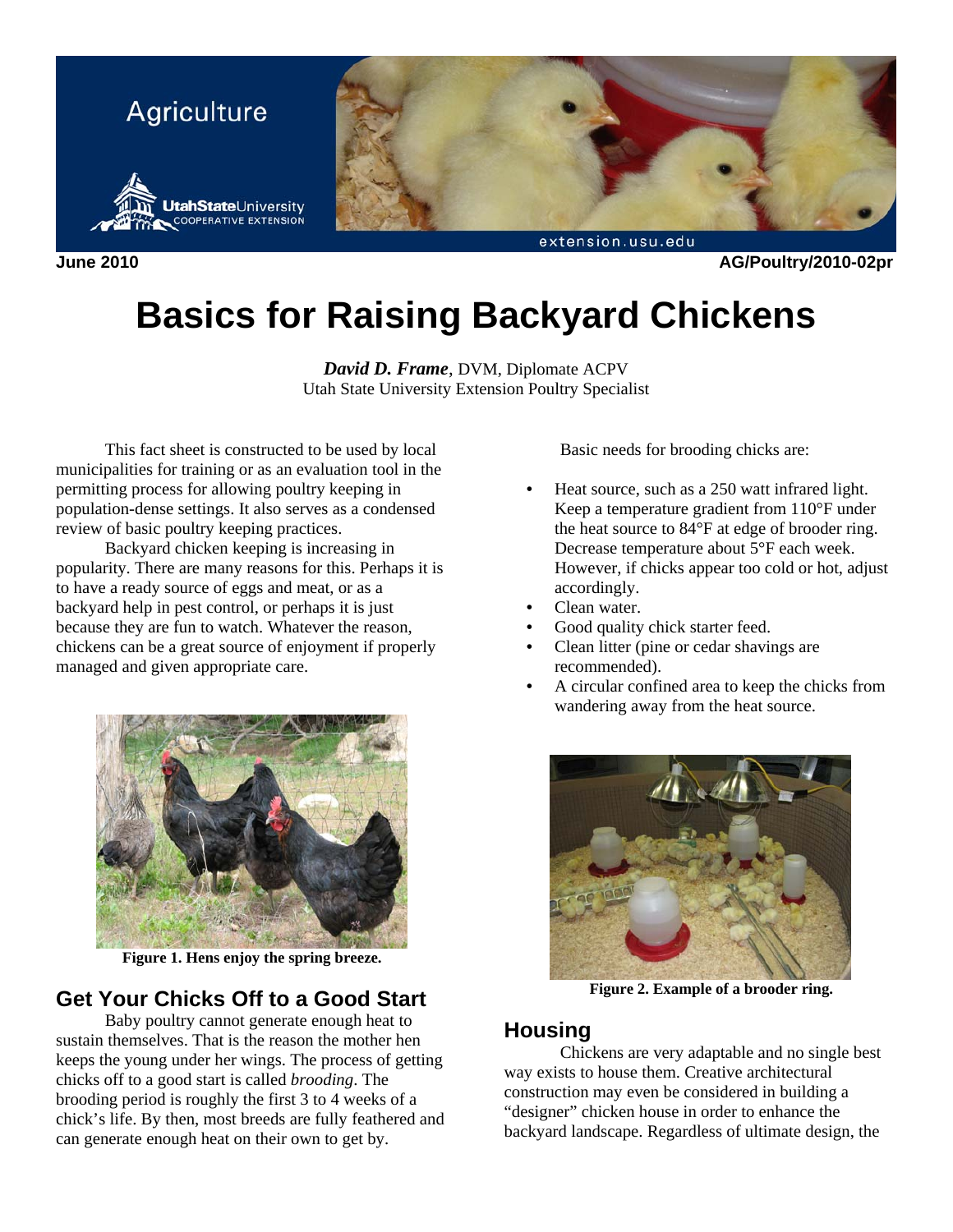following practical considerations should be observed. The building must:

- Be large enough for proper air circulation (i.e., ventilation), but small enough to keep from getting too cold and drafty in winter;
- Allow 1.5 to 2.0 ft<sup>2</sup> (0.14 to 0.19 m<sup>2</sup>) floor space per adult chicken;
- Provide easy access to feed and water; and
- Provide nesting areas for hens in egg production.

## **Perches**

Although not mandatory, it is usually a good idea to provide perches for the chickens. Perches will allow birds to stay off the floor – particularly as they roost at night. Most breeds seem to enjoy spending time on perches. Manure will tend to accumulate in greatest concentration under the roost area, thereby helping to keep the rest of the bedding material in the house cleaner. A good rule of thumb is to allow 6 to 10 inches (15 to 25 cm) of linear perch space for each chicken housed.

# **Nest Boxes**

Nest boxes are essential furnishings of any hen house because she will seek a secluded place to lay her eggs. Properly constructed and maintained, nest boxes provide a clean environment for laid eggs and facilitate gathering them. Again, there are no hard and fast rules for nest box construction. Commercial boxes are available from various retail sources, or you may construct your own.

- Nest box height and width should be 12 to 15 inches (30 to 38 cm); depth should be at least 12 inches (30 cm).
- One nest box is required for each four to five hens. Place nest boxes no less than 18 inches (46 cm) above the floor.
- A front panel, 4 to 6 inches (10 to 15 cm) high, is necessary to provide seclusion and keep eggs from rolling out of the nest.
- Maintain at least 2 to 3 inches of clean dry shavings in each nest box to reduce egg breakage and to minimize number of soiled eggs.
- A perch may be attached to each box to facilitate access, running parallel to the front of the box and located 6 to 8 inches out.

# **Don't Forget the Water**

Remember, the nutrient consumed in the greatest quantity by a chicken is *water*. A direct relationship exists between the amount of water a chicken drinks and the amount of feed consumed. If inadequate water is

available, not only will chickens decrease eating, but there will also be a negative effect on egg production and growth.



**Figure 3. Example of a nest box design.** 

Although types and designs of drinkers vary, the fact that fresh clean water must be present at all times should never be forgotten. Fountain-type drinkers have the advantage of being affordable and easily moved around; however, because the reservoir holds only a finite quantity of water, it is necessary to watch carefully that they don't become empty.



**Figure 4. Chicks shown drinking from a 1 gallon fountaintype waterer.** 

- Water should be changed frequently in order to prevent bacterial growth, over-warming (in summer), or freezing (in winter).
- A fountain-type drinker commonly available in most feed stores will hold 1 gallon of water. Each drinker will provide enough daily water for 12 to 15 adult chickens during cool weather and 6 to 12 during hot weather.
- Always provide at least two or three additional drinkers in excess of the estimated water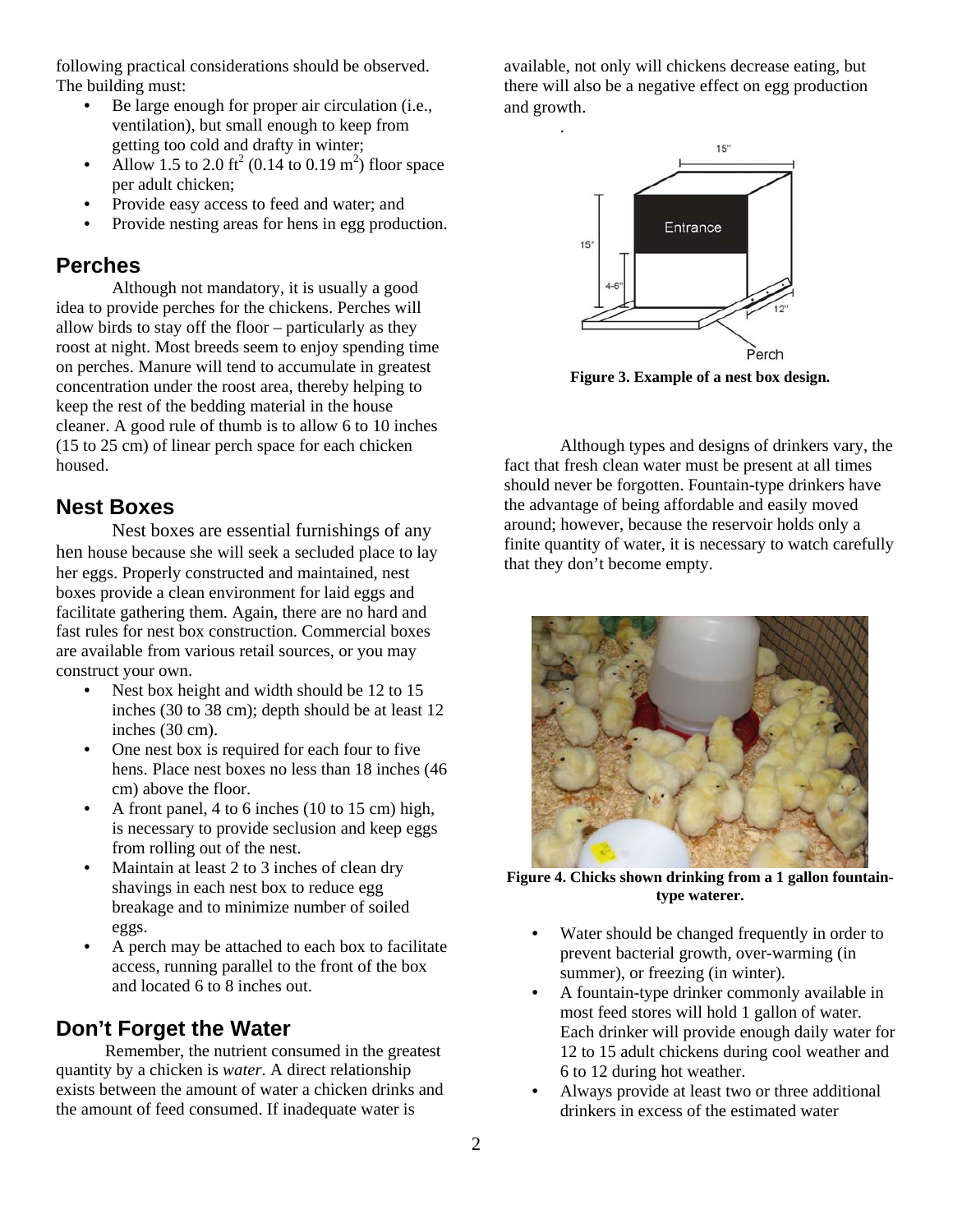consumption for the number of birds in the chicken house. This provides a buffer for a short term water supply in the event of spillage or leakage. It also offers an opportunity for the more timid birds in the flock to satisfy their water needs without competing with more aggressive individuals for drinker space.

When planning number of drinkers to place in the chicken house, consider that in cool weather each adult chicken will consume about 0.05 to 0.08 gallon per day; in hot weather, 0.08 to 0.16 gallon per day.

# **Feed Quality Is Important**

- Feed quality will affect feed consumption. Ensure that the feed is not stale, rancid, or moldy.
- Immediately remove obviously moldy, rancid smelling or any other questionable feed. Such feed will, at best, not be eaten; and at worst, cause disease or nutritional deficiencies if consumed.
- Purchase feed as fresh as possible. Vitamins will start to degrade if finished feed is stored for prolonged periods. Plan your schedule so that new feed is purchased at least every 2 months.
- Always store feed away from heat, moisture, and direct sunlight. Protect from rodents.

# **Feeder Styles**

Feeders come in a wide array of sizes and designs from egg carton lids for starting newly hatched chicks to sophisticated automatic adult feeding systems. Trough feeders are usually used to start off young chicks. Bucket feeders of various sizes are popular and appropriate for both growing and adult chickens. The advantage of bucket feeders is that they can store a few days' worth of feed, thereby alleviating daily hand feeding; however, care must be taken not to let old feed accumulate in them and become stale and moldy. Clean and brush them out often. Use the appropriate size of bucket feeder for the class of poultry being raised. Using too large of feeders with chicks will prevent them from being able to reach the feed. Also chicks might get inside the lip of the feeder and not be able to get back out. Feeders with too narrow of a lip for adult birds will cause excessive spilling and wasted feed.

- Feeders should be raised off the ground, and generally positioned level with the mid to upper breast region of the chickens being fed.
- A good rule of thumb is to allow 1 linear inch of feeder space per chick and 2 to 3 linear inches per adult chicken.
- Always keep feeders in an area where it is protected from moisture, wild animals, and free flying birds, preferably inside the chicken house.
- Purchase feed from a reliable commercial feed manufacturer.
- It's OK to let your chickens forage around for bugs and greens, but always provide them access to the appropriate type of formulated balanced feed as well. Totally "free-ranged" poultry will rarely be able to consume a proper balance and quantity of nutrients necessary for their maximum rate of meat and egg production.



**Figure 5. Example of one type of feeder commonly used to start chicks.** 

# **Feed Consumption Guidelines**

There is great variation in feed consumption patterns of chickens depending on breed, feed source and environmental conditions. The following information, however, serves as a guide for feeding large fowl breeds of poultry.

# **Meat-type strains (Commercial-type broilers,**

**roasters, "Cornish-Rock" crosses)** 

| $0-2$ weeks       | 22-24% protein chick starter |
|-------------------|------------------------------|
| $2-4$ weeks       | 20-21% protein grower        |
| 4 weeks to market | 18-20% protein finisher*     |

#### **Layer strains (Commercial-type leghorns, brown egg layers)**

| $0$ to 6 weeks.             | 20-21% protein chick starter                 |
|-----------------------------|----------------------------------------------|
| 6 weeks to prior to         |                                              |
| $egg$ production $\ldots$ . | 16-19% protein pullet grower<br>or developer |
| At onset of egg             |                                              |
| $production. \ldots \ldots$ | 16-18% protein layer diet**                  |

#### **Dual-purpose breeds (Plymouth Rock, Rhode Island Red, New Hampshire, etc.)**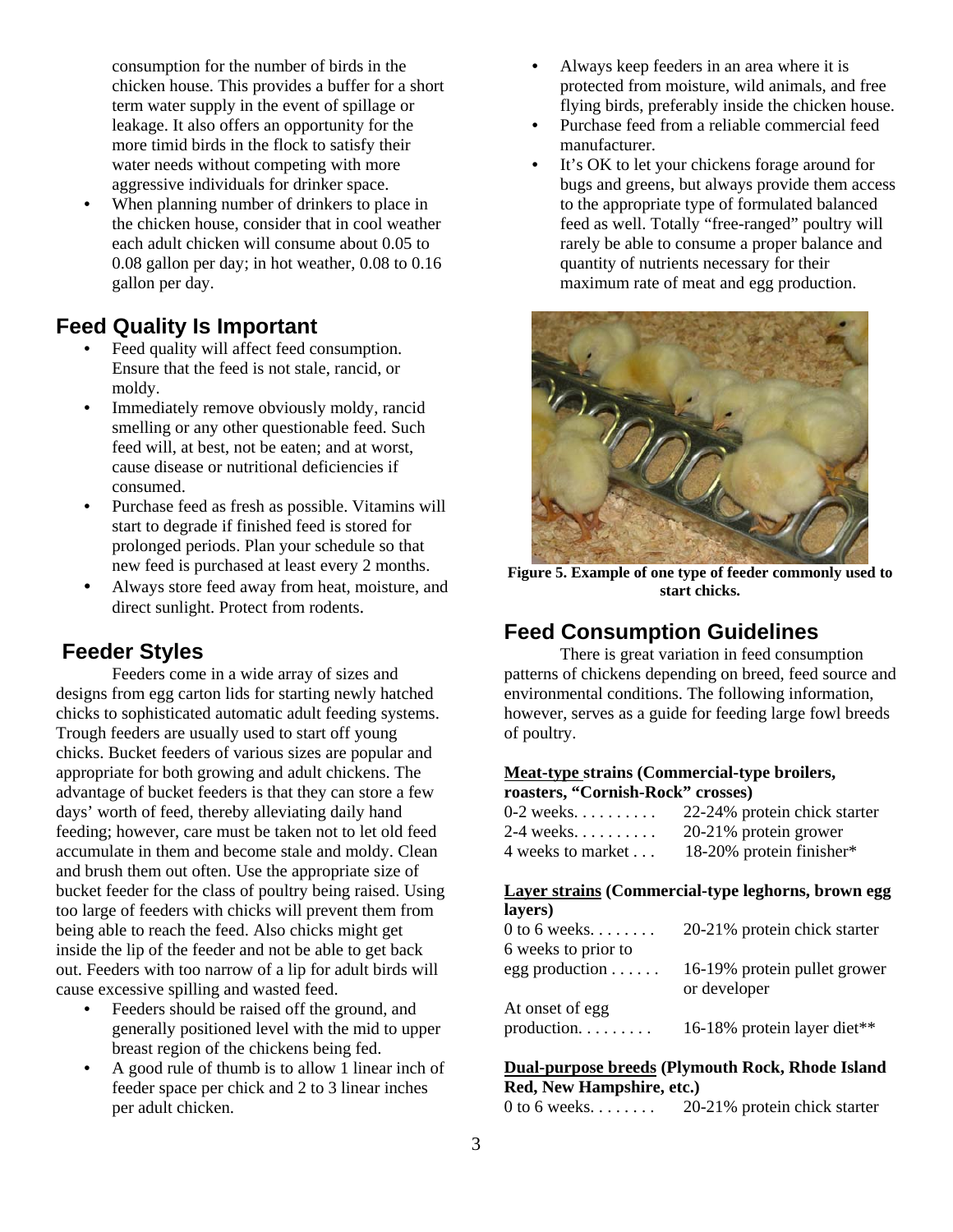| 6 weeks to prior to        |                                              |
|----------------------------|----------------------------------------------|
| $egg$ production           | 15-19% protein pullet grower<br>or developer |
| At onset of egg            |                                              |
| $production \ldots \ldots$ | 16-18% protein layer diet**                  |

\*These recommendations are based on common protein levels for feeds available in most local feed stores. It is assumed that the finished feed is balanced for energy, vitamins, and minerals in relation to specific protein content.

\*\*Do not feed a layer diet to chickens not in egg production (too high in calcium).

### **Varmint Control**

Maintain a rodent control program around the poultry house. When building the floor, integrating heavy gauge wire mesh beneath the subflooring is recommended to discourage entrance of predators and other varmints. Cover windows and vent openings with good quality poultry wire to keep out birds. Make sure doors and windows fit tightly. Caulk and seal all cracks and crevices. Small rodents can gain entry through holes the size of a nickel or quarter. Keep the poultry house locked to discourage theft and uninvited visitors.



**Figure 6. House mouse. Average litter size is six and one female can have up to eight litters per year. Average range is 15 to 30 feet. A mouse can last longer without water than a camel. (Photo from KoreanRodent\_pm39-HouseMouse.)** 

# **Lighting**

Laying hens require at least 14 hours of light to maintain good egg production. Most experts recommend 16 hours of light per 24 hour period. Artificial lights wired into a timer will accomplish this during fall and winter, when daylight is decreasing. Decreasing daylight will cause hens to quit laying and go into a molt.

# **Egg Production**

Hens do not need roosters present to produce eggs. Increasing day length, not the presence of males, is what stimulates egg production. A rule of thumb is that four to five hens will supply two to four eggs per day during their production cycle. Pullets (young females) reach sexual maturity and are capable of laying eggs

when about 5 to 7 months of age; however, this can vary considerably depending on breed and strain of chicken.

## **Molting**

Molting is a natural process that chickens go through. It is nothing more than a resting part of the physiological cycle of birds. During the molt the hen will go out of egg production and lose feathers. Under natural conditions, this occurs in the fall or winter. However, modern layer strains have been bred to maintain high egg production over a long period. Therefore, you may find your flock laying eggs and losing feathers at the same time. The laying cycle causes the feathers to become worn and broken. After the molt, the hens will have a new covering of feathers. Hens generally produce fewer eggs with each molt. Eggshell strength may also be reduced with each subsequent molt.

# **Be a Good Neighbor**

- Chickens do not respect property lines. Keep your chickens enclosed and confined to your property.
- Properly dispose of used poultry litter. In many instances, used litter can be incorporated into the garden soil or composted; however, improper composting or storage may create excessive odor and fly problems. Proper composting requires careful management of moisture, aeration, and temperature.
- Although in most circumstances chickens pose a relatively low risk of giving disease to humans, there are a few infections that can be transmitted back and forth. Proper care and handling of eggs and processing of poultry carcasses are critical to avoid problems.
- The commercial poultry industry is a significant and vital part of the agricultural economy of the U.S. It is important that these flocks be protected from serious diseases that would adversely affect each one of us. Small backyard flocks if not properly managed, might significantly increase the probability of disease exposure to the commercial industry.
- Past history has shown that diseases such as exotic Newcastle disease (END) can occur in the small flock poultry community. The discovery of END would have devastating economic consequences from death loss as well as the loss of trade with other countries.